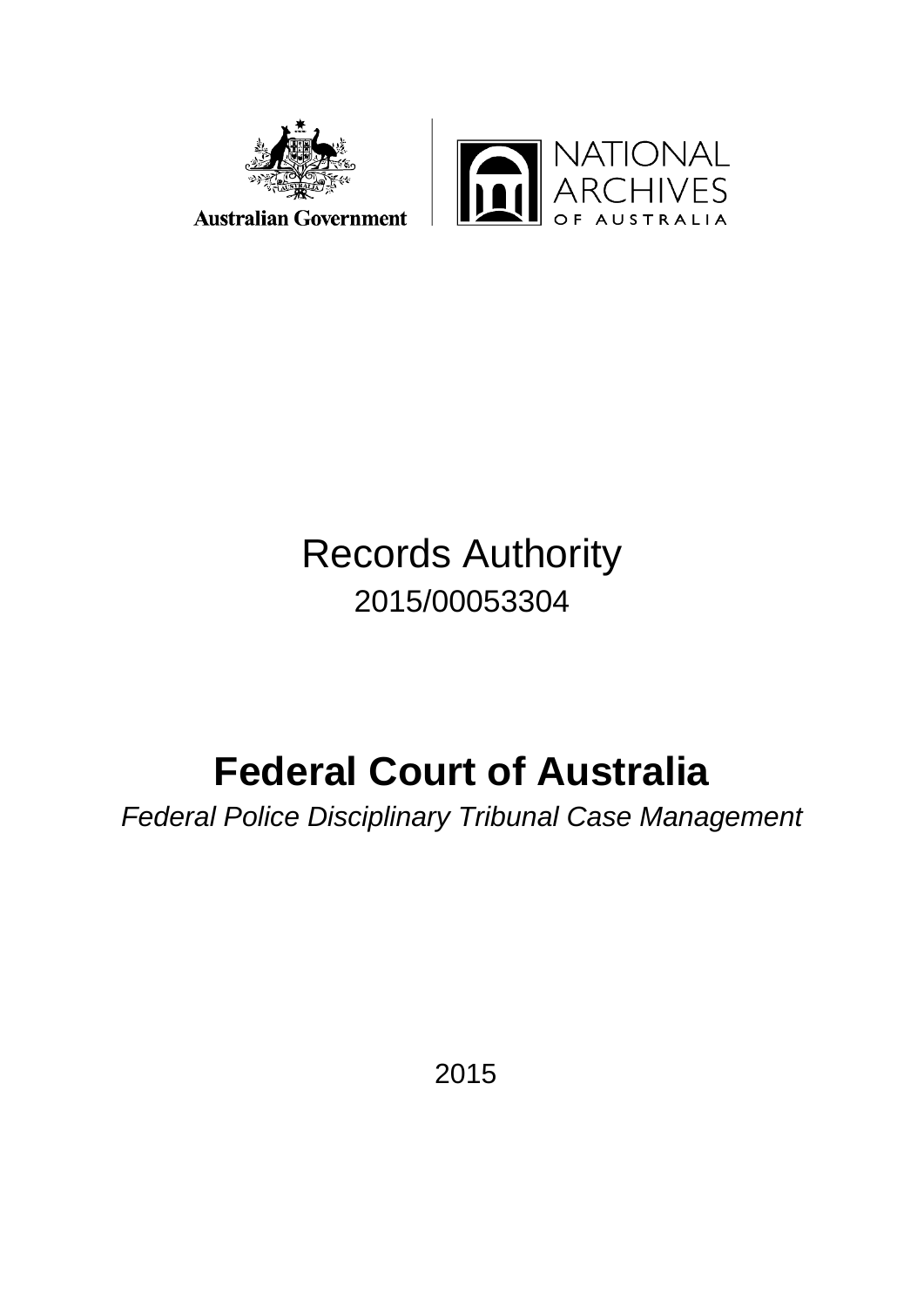# **CONTENTS**

| <b>INTRODUCTION</b>                                  |   |
|------------------------------------------------------|---|
| <b>APPLICATION OF THIS AUTHORITY</b>                 |   |
| <b>CONTACT INFORMATION</b>                           |   |
| <b>ENDORSEMENT</b>                                   | 5 |
| FEDERAL POLICE DISCIPLINARY TRIBUNAL CASE MANAGEMENT |   |

© Commonwealth of Australia 2015

This work is copyright. Apart from any use as permitted under the *Copyright Act 1968,* no part may be reproduced by any process without prior written permission from the National Archives of Australia. Requests and inquiries concerning reproduction and rights should be directed to the Publications Manager, National Archives of Australia, PO Box 7425, Canberra Business Centre ACT 2610, Australia.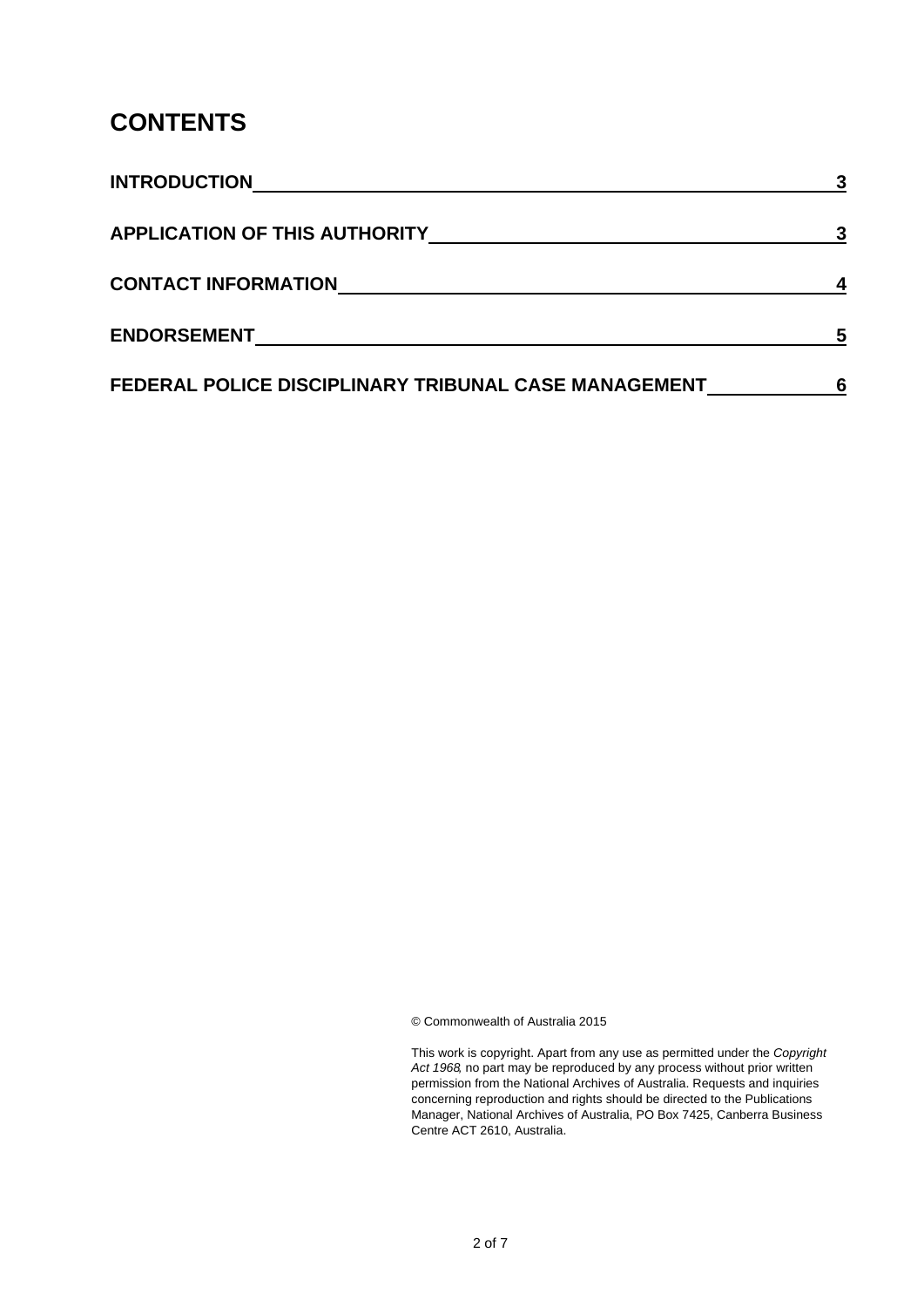# **INTRODUCTION**

The Federal Court of Australia (the Court) and the National Archives of Australia have developed this Records Authority to set out the requirements for keeping or destroying records for the defunct core business area of Federal Police Disciplinary Tribunal Case Management. It represents a significant commitment on behalf of the Federal Court of Australia to understand, create and manage the records of its activities.

This Authority is based on the identification and analysis of the business of the defunct Federal Police Disciplinary Tribunal. It takes into account the Tribunal's legal and organisational records management requirements, and the interests of stakeholders of both the Tribunal and the National Archives of Australia.

This Authority gives the Court endorsement under the *Archives Act 1983*, for the destruction, retention or transfer to the National Archives of Australia of the records described. The Authority sets out those records that need to be retained as national archives and specifies the minimum length of time that temporary records need to be kept. Retention periods for these temporary records are based on: an assessment of business needs; broader organisational accountability requirements; and community expectations, and are approved by the National Archives of Australia on the basis of information provided by the Court.

As changes in circumstances may affect future records management requirements, the periodic review of this Authority is recommended. All amendments must be approved by the National Archives of Australia.

# **APPLICATION OF THIS AUTHORITY**

- 1. This Authority should be used in conjunction with the Tribunals Records Authority 2011/00681744 covering Tribunal External Relations and Tribunal Management and Statutory Appointments.
- 2. This Authority is to be used to determine how long records must be kept. Records are matched to the relevant business area and records class in the Authority.
	- Where the minimum retention period has expired and the records are not needed for agency business they should be destroyed as endorsed in this Authority.
	- Records that have not reached the minimum retention period must be kept until they do.
	- Records that are identified as retain as national archives (RNA) are to be transferred to the National Archives of Australia for preservation.
- 3. This Authority should be used in conjunction with general records authorities such as:
	- AFDA Express which covers administrative business processes and records common to many Australian Government agencies;
	- General Records Authority 24 Records Relating to Data Matching Exercises; and
	- General Records Authority 31 for source (including original) records that have been copied, converted or migrated.
- 4. The Normal Administrative Practice (NAP) provision of the *Archives Act 1983* gives agencies permission to destroy certain records without formal authorisation. This usually occurs where records are duplicated, facilitative or for short-term use only. NAP does not replace arrangements agreed to in records authorities but can be used to destroy very low-value records. The National Archives recommends that agencies develop and implement a Normal Administrative Practice policy. Advice and guidance on destroying records as a normal administrative practice and on how to develop an agency NAP policy is available from the National Archives' website at **[www.naa.gov.au](http://www.naa.gov.au/)**
- 5. Records that are reasonably likely to be needed as evidence in a current or future judicial proceeding or are subject to a request for access under the *Archives Act 1983*, the *Freedom of Information Act 1982* or any other relevant Act must not be destroyed until the action has been completed.
- 6. Records subject to a disposal freeze must not be destroyed until the freeze has been lifted. Further information about disposal freezes and whether they affect the application of this Authority is available from the National Archives website at **[www.naa.gov.au](http://www.naa.gov.au/)**
- 7. Where the method of recording information changes (for example from a manual system to an electronic system, or when information is migrated to a new system) this authority still applies, providing the records document the same business area. The information must be accessible for the period of time prescribed in this Authority. The agency will need to maintain continuing access to the information, including digital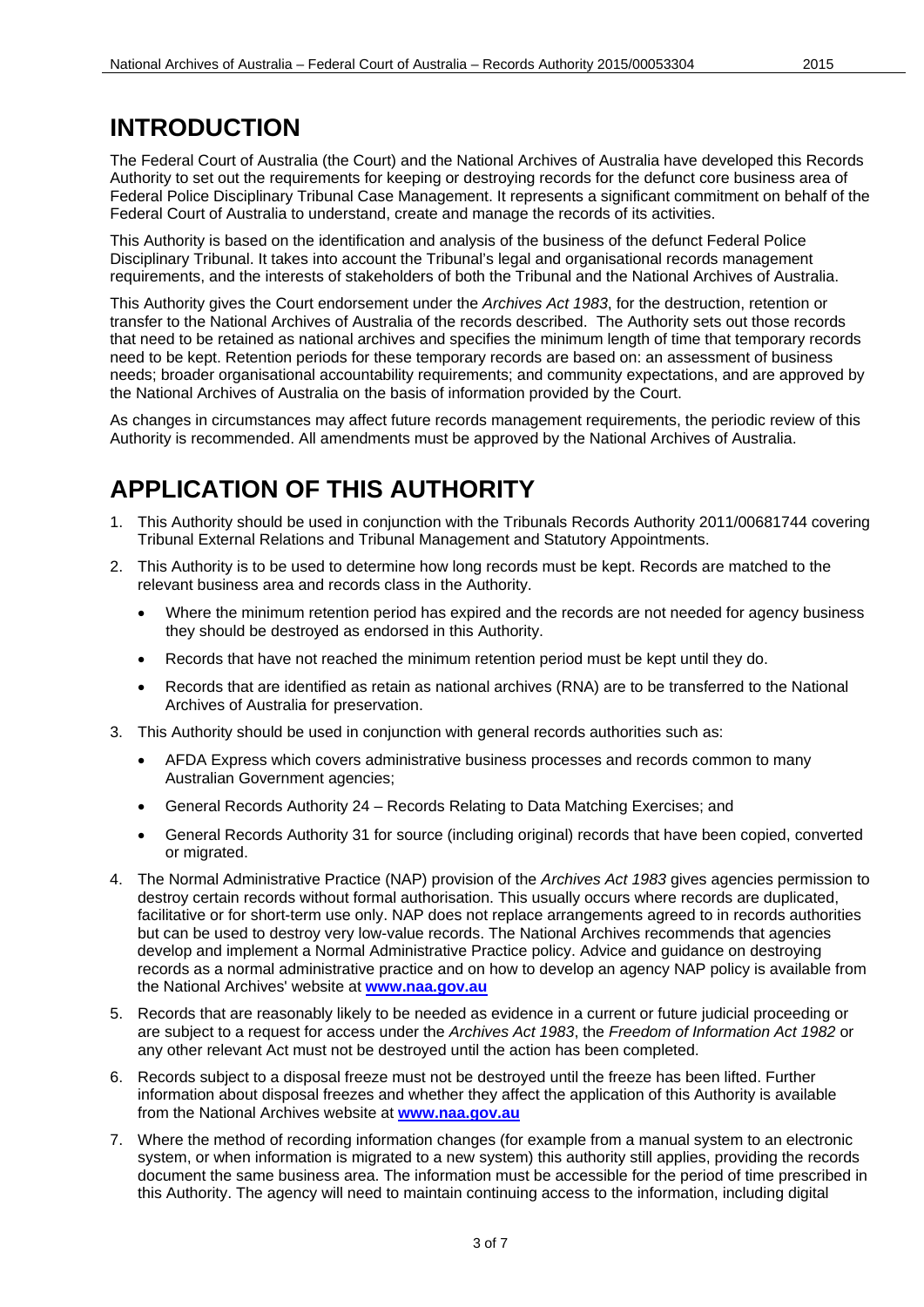- 8. In general, retention requirements indicate a minimum period for retention. The Federal Court may extend minimum retention periods if it considers that there is an administrative need to do so, without further reference to the National Archives. Where the Federal Court believes that its accountability will be substantially compromised because a retention period or periods are not adequate, they should contact the National Archives for review of the retention period.
- 9. Records coming with 'Retain as national archives' classes in this Authority have been determined to be part of the archival resources of the Commonwealth under Section 3C of the *Archives Act 1983*.
- 10. The Federal Court of Australia is not subject to the records transfer provisions of the *Archives Act 1983* at present. However, in the interests of accountable and consistent decision making and preservation of the archival resources of the Commonwealth, records identified as "retain as national archives" in the possession of the Court may be transferred to the custody of the National Archives of Australia, by mutual agreement between the Court and the Archives.
- 11. Records in the care of agencies should be appropriately stored, managed and preserved. Agencies need to meet this obligation to ensure that the records remain authentic and accessible over time. Under Section 31 of the *Archives Act 1983*, access arrangements are required for records that become available for public access including those records that remain in agency custody.
- 12. Advice on how to use this Authority is available from the Court records manager. If there are problems with the application of the Authority that cannot be resolved, please contact the National Archives.

# **CONTACT INFORMATION**

For assistance with this authority or for advice on other records management matters, please contact the National Archives' Agency Service Centre.

Queen Victoria Terrace Tel: (02) 6212 3610 Parkes ACT 2600 Farkes ACT 2600 Fax: (02) 6212 3989 PO Box 7425 **PO Box 7425** Email: [recordkeeping@naa.gov.au](mailto:recordkeeping@naa.gov.au) Canberra Business Centre ACT 2610 Website: [www.naa.gov.au](http://www.naa.gov.au/)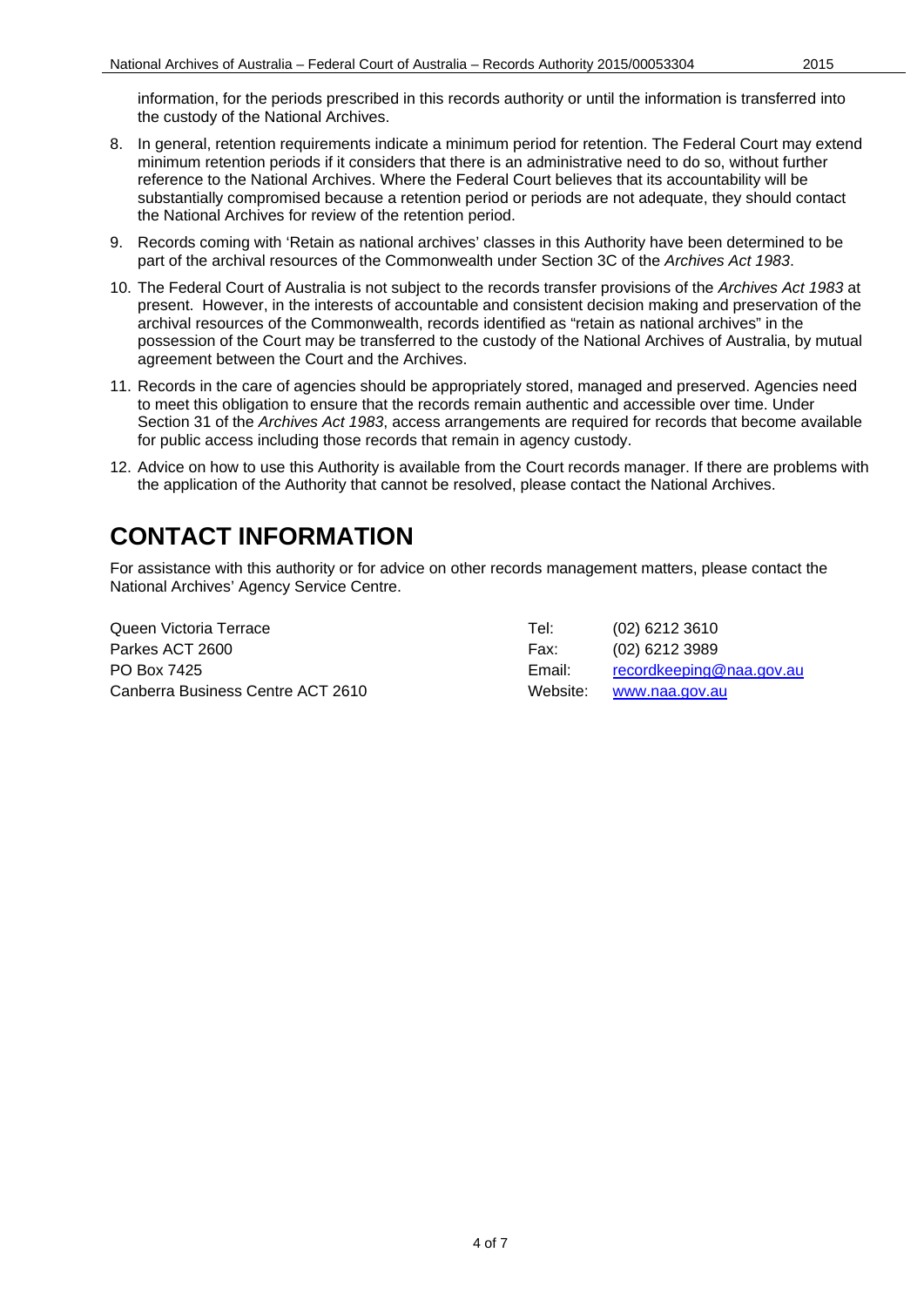## **ENDORSEMENT**

### **RECORDS AUTHORITY 2015/00053304**

| Person to whom notice of | <b>Warwick Soden</b>              |
|--------------------------|-----------------------------------|
| endorsement is given:    | Registrar                         |
|                          | <b>Federal Court of Australia</b> |
|                          | Queens Square                     |
|                          | Sydney NSW 2000                   |

| <b>Purpose:</b>     | Endorses arrangements for the disposal of records in accordance with<br>Section 24(2)(b) of the Archives Act 1983.                                                                              |
|---------------------|-------------------------------------------------------------------------------------------------------------------------------------------------------------------------------------------------|
|                     | Determines records classed as 'Retain as national archives' in this<br>Records Authority to be part of the archival resources of the<br>Commonwealth under Section 3C of the Archives Act 1983. |
|                     |                                                                                                                                                                                                 |
| <b>Application:</b> | All core business records relating to Federal Police Disciplinary<br>Tribunal Case Management.                                                                                                  |
|                     |                                                                                                                                                                                                 |

This authority endorses the destruction, retention or transfer to the National Archives of Australia of the records described. This authority will apply only with the consent of the agency currently responsible for the business documented in the records described.

**Endorsed by Date of issue:** David Fricker **David Fricker** 19 September 2015 Director-General National Archives of Australia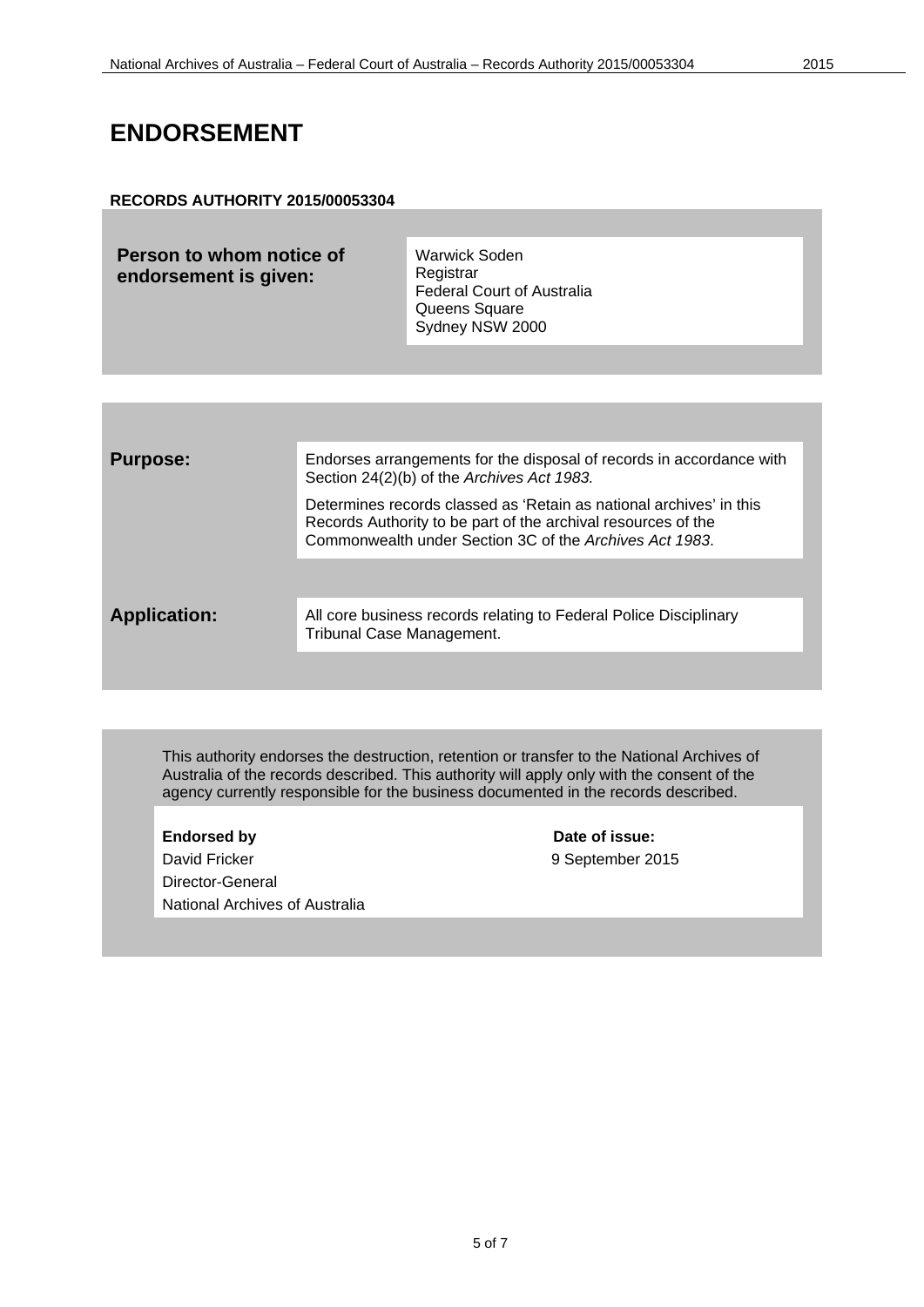# **FEDERAL POLICE DISCIPLINARY TRIBUNAL CASE MANAGEMENT**

The core business of hearing and determining disputes that commence as disciplinary "charges" under federal police complaints legislation and discipline regulations. The decisions of the Tribunal relate to alleged improper behaviour of members of the Australian Federal Police Force while working in an official capacity. Includes matters referred to the Tribunal by the Minister for inquiry and reporting relating to the Australian Federal Police. Excludes administrative review matters.

The **activities** include:

- handling enquiries and consultations with stakeholders;
- receipt and initial assessment of applications (usually a summons);
- monitoring of case progress;
- conducting research;
- providing procedural advice to parties;
- development of practice directions;
- arranging and conducting hearings, security or interpreter services;
- referral of cases or matters to higher appeal bodies;
- finalisation of applications/cases/review including notifying parties and other stakeholders;
- developing policies, procedures and guidelines; and
- reporting.

### *Cross references to AFDA Express records authority*

*For committees relating to governance and strategic matters, use STRATEGIC MANAGEMENT.*

*For security breaches and general security arrangements, use PROPERTY MANAGEMENT.*

#### *Cross references to other records authorities*

*For records relating to managing relationships with other tribunals, government and community stakeholders, including the provision of advice, use Tribunal Records Authority 2011/00681744 – TRIBUNAL EXTERNAL RELATIONS.*

*For records relating to establishing and managing the administration of the tribunal, including the appointment and terms and conditions of statutory appointees, and the development of tribunal policies, procedures and guidelines, use Tribunal Records Authority 2011/00681744 – TRIBUNAL MANAGEMENT AND STATUTORY APPOINTMENTS.*